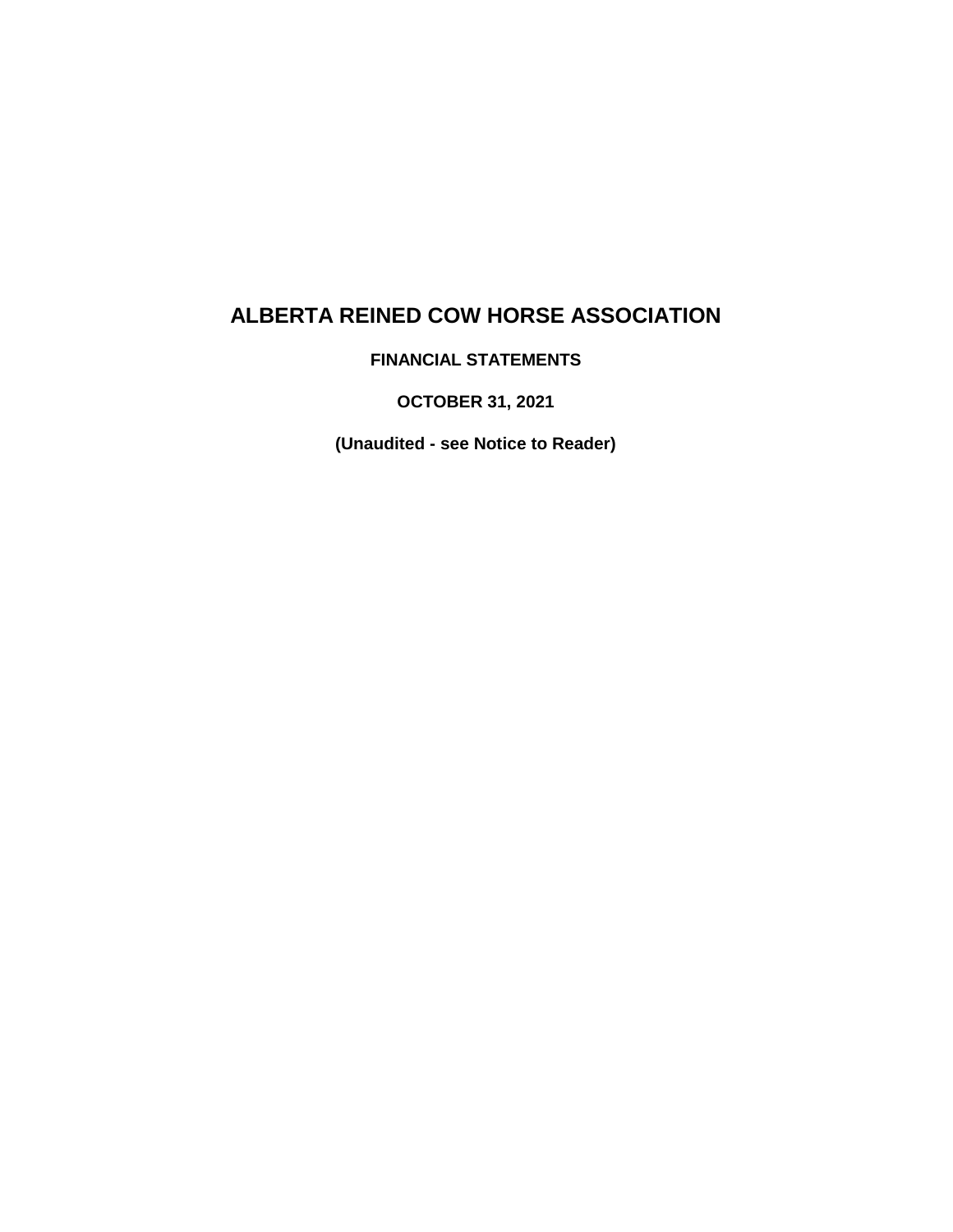

#### **NOTICE TO READER**

On the basis of information provided by Management, we have compiled the statement of financial position of Alberta Reined Cow Horse Association as at October 31, 2021 and the statement of operations and changes in net assets for the year then ended.

We have not performed an audit or a review engagement in respect of these financial statements and, accordingly, we express no assurance thereon.

Readers are cautioned that these statements may not be appropriate for their purposes.

A Partner of the accounting firm is also a member of the organization.

**CALGARY, ALBERTA NOVEMBER 19, 2021**

Baker Tilly Catalyst LLP

**CHARTERED PROFESSIONAL ACCOUNTANTS**

**ACCOUNTING • TAX • ADVISORY** 250, 200 Quarry Park Blvd SE, Calgary AB T2C 5E3 M: 403-296-0082 F: 403-296-0088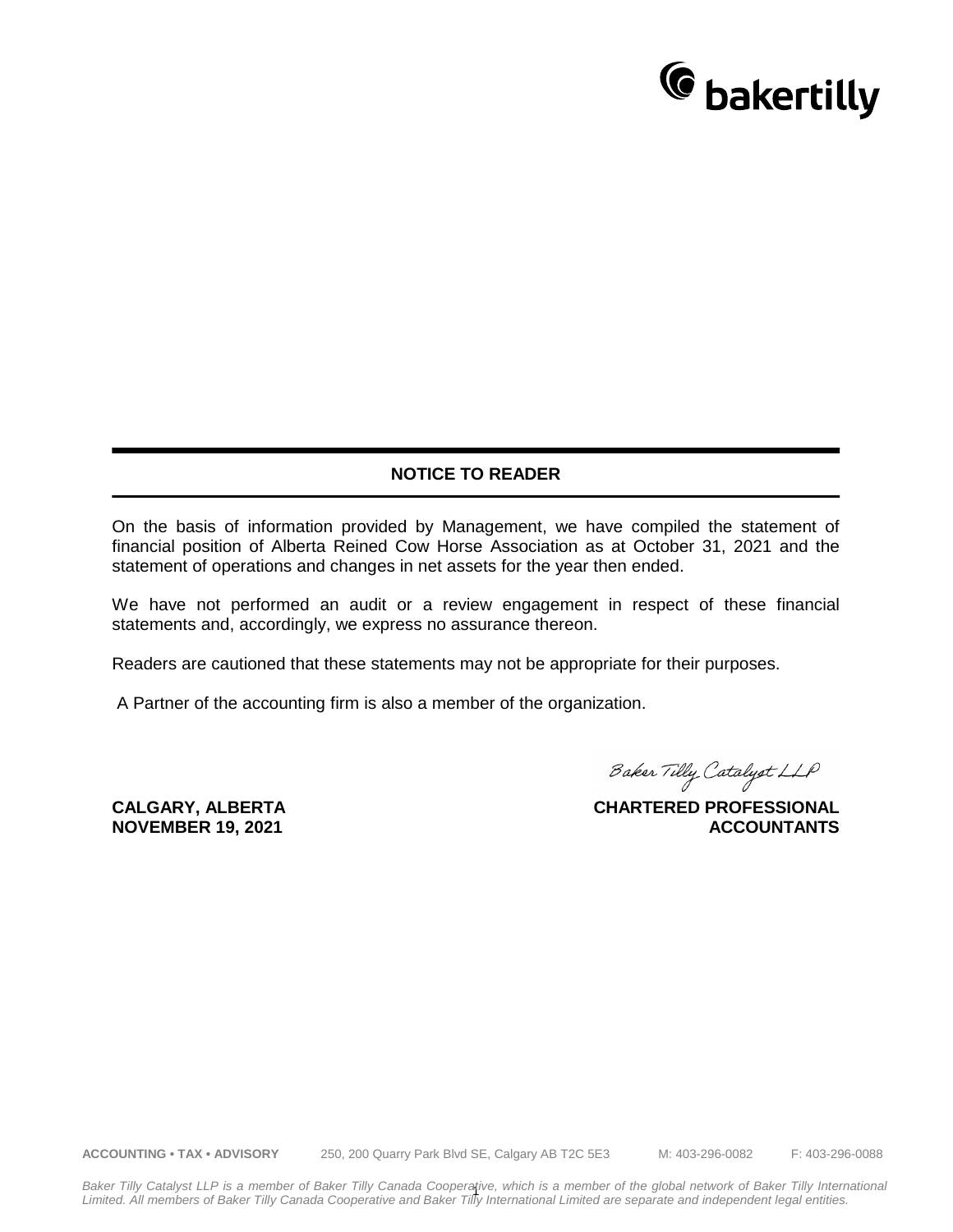#### **ALBERTA REINED COW HORSE ASSOCIATION STATEMENT OF FINANCIAL POSITION**

### **OCTOBER 31, 2021**

**(Unaudited - see Notice to Reader)**

|                                                                                      | 2021             | 2020           |
|--------------------------------------------------------------------------------------|------------------|----------------|
| <b>Assets</b>                                                                        |                  |                |
| <b>Current</b>                                                                       |                  |                |
| Cash                                                                                 | \$<br>154,958 \$ | 62,150         |
| Casino & raffle account                                                              | 5,210            | 1,254          |
| Accounts receivable<br>Inventory                                                     | 1,136<br>2,225   | 994<br>2,225   |
|                                                                                      |                  |                |
|                                                                                      | 163,529          | 66,623         |
| Equipment, at net book value                                                         | 381              | 1,071          |
|                                                                                      | \$<br>163,910 \$ | 67,694         |
| <b>Liabilities and fund balances</b>                                                 |                  |                |
|                                                                                      |                  |                |
| <b>Current</b>                                                                       | \$<br>22,020 \$  |                |
| Accounts payable and accrued liabilities<br>Deferred revenue - Casino & raffle funds | 5,210            | 5,912<br>1,254 |
| Goods and services tax payable                                                       | 5,639            | 3,541          |
|                                                                                      |                  |                |
|                                                                                      | 32,869           | 10,707         |
| <b>Net assets</b>                                                                    | 131,041          | 56,987         |
|                                                                                      | \$<br>163,910 \$ | 67,694         |
|                                                                                      |                  |                |

Approved on behalf of the Board

**Director** Director

**Director** Director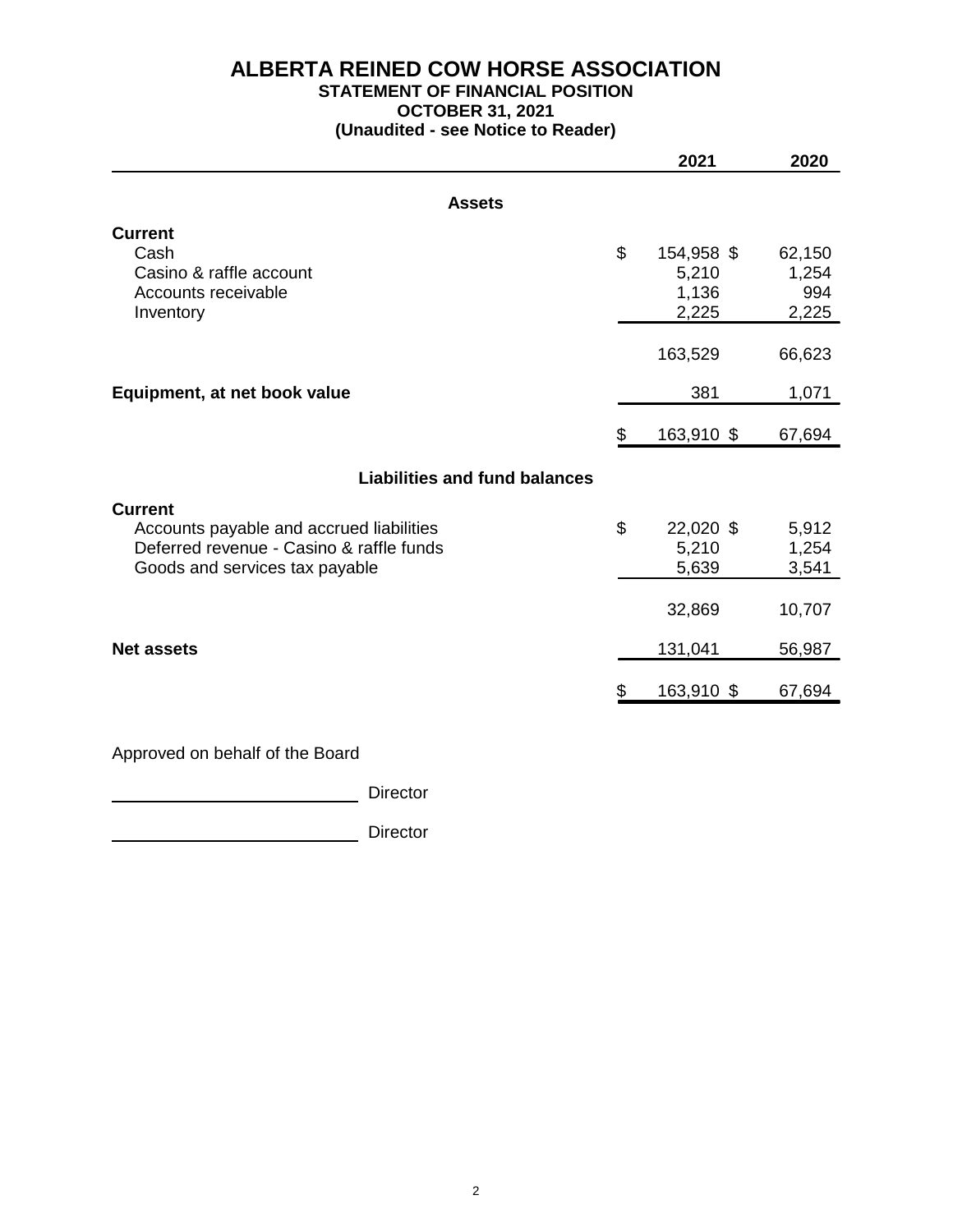#### **ALBERTA REINED COW HORSE ASSOCIATION STATEMENT OF OPERATIONS AND CHANGES IN NET ASSETS FOR THE YEAR ENDED OCTOBER 31, 2021 (Unaudited - see Notice to Reader)**

|                                                   | 2021              | 2020     |
|---------------------------------------------------|-------------------|----------|
|                                                   |                   |          |
| <b>Revenues</b>                                   |                   |          |
| Schooling shows                                   | \$<br>$25,115$ \$ | 18,974   |
| Alberta Relaunch Grant                            | 22,804            |          |
| <b>ARCHA</b> show fees                            | 17,886            | 5,214    |
| <b>Memberships</b>                                | 13,126            | 12,933   |
| Year end award fee                                | 12,010            |          |
| NRCHA fees - weekend shows                        | 9,618             | 4,845    |
| Interest & currency exchange                      | 550               | 1,529    |
| <b>Banquet</b>                                    |                   | 3,543    |
| Casino fund allocation                            |                   | 1,850    |
| Fundraising & sponsorship (Schedule 1)            |                   | 14,843   |
| Cowtown Derby & Stockhorse Show (Schedule 2)      | 31                | (8,380)  |
| Ponoka & Silver Slate Shows (Schedule 3)          | 19,761            | 13,634   |
| Alberta Snaffle Bit Futurity (Schedule 4)         | (4, 561)          | (9, 478) |
|                                                   |                   |          |
|                                                   | 116,340           | 59,507   |
| <b>Expenditures (Schedule 5)</b>                  | 42,286            | 43,383   |
|                                                   |                   |          |
| Excess of revenues over expenditures for the year | 74,054            | 16,124   |
| Net assets, beginning of year                     | 56,987            | 40,863   |
|                                                   |                   |          |
| Net assets, end of year                           | \$<br>131,041 \$  | 56,987   |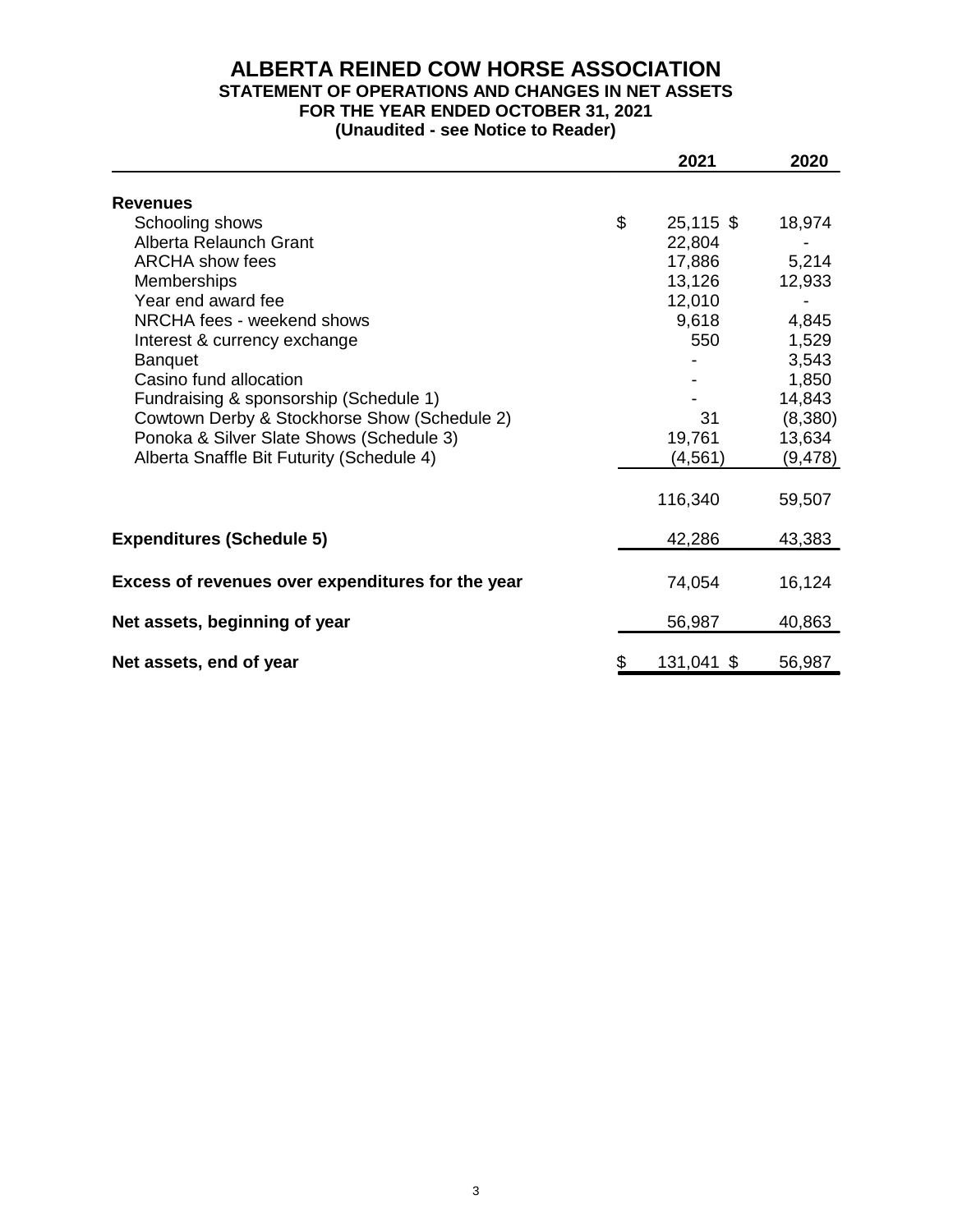# **SCHEDULES TO THE FINANCIAL STATEMENTS**

**FOR THE YEAR ENDED OCTOBER 31, 2021**

| <b>Schedule of Fundraising &amp; sponsorship</b>                                      | <b>Schedule 1</b>                           |                                   |  |
|---------------------------------------------------------------------------------------|---------------------------------------------|-----------------------------------|--|
|                                                                                       | 2021                                        | 2020                              |  |
| <b>Revenue</b>                                                                        |                                             |                                   |  |
| Sponsorship, general<br><b>Clinics</b><br><b>Raffle tickets</b><br>Auctions and other | \$<br>15,132 \$<br>13,100<br>6,931<br>2,340 | 35,315<br>6,751<br>5,140<br>3,954 |  |
|                                                                                       | 37,503                                      | 51,159                            |  |
| <b>Cost of service</b>                                                                |                                             |                                   |  |
| Clinics - cattle & facility<br>Raffle prizes                                          | 5,500<br>2,698                              | 2,800                             |  |
|                                                                                       | 8,198                                       | 2,800                             |  |
| Net fundraising & sponsorship                                                         | 29,305                                      | 48,359                            |  |
| <b>Allocation to events</b>                                                           |                                             |                                   |  |
| <b>Alberta Snaffle Bit Futurity</b>                                                   | 19,027                                      | 13,516                            |  |
| Cowtown Derby & Stockhorse Show                                                       | 6,400                                       | 20,000                            |  |
| Raffle proceeds deferred                                                              | 3,878                                       |                                   |  |
|                                                                                       | 29,305                                      | 33,516                            |  |
| <b>Excess of revenue over allocation</b>                                              | \$<br>\$                                    | 14,843                            |  |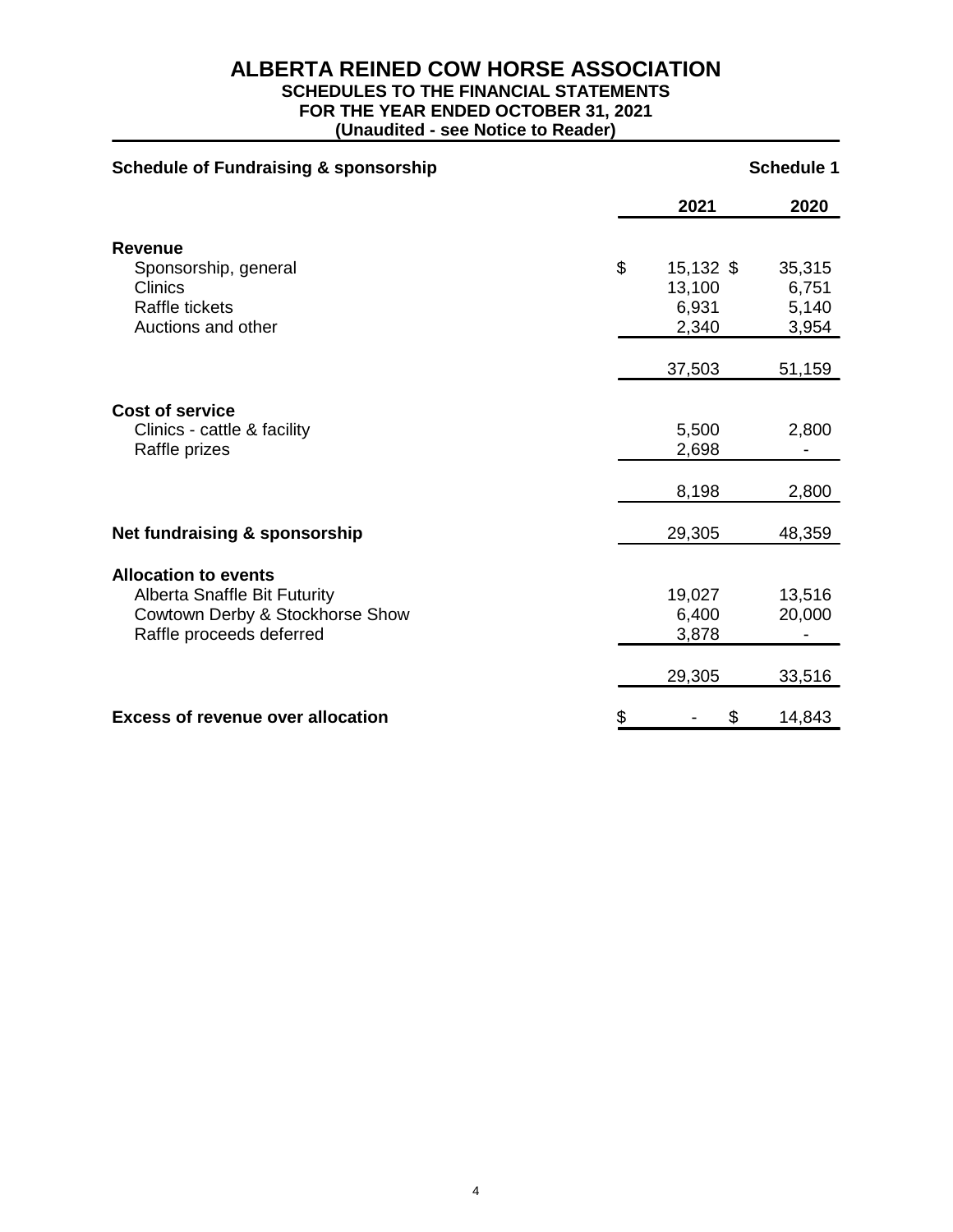# **SCHEDULES TO THE FINANCIAL STATEMENTS**

**FOR THE YEAR ENDED OCTOBER 31, 2021**

| <b>Schedule of Cowtown Derby &amp; Stockhorse Show</b>   |    | <b>Schedule 2</b> |         |  |
|----------------------------------------------------------|----|-------------------|---------|--|
|                                                          |    | 2021              | 2020    |  |
| <b>Revenue</b>                                           |    |                   |         |  |
| Entry fees - office/cattle/arena                         | \$ | 52,118 \$         | 47,965  |  |
| Entry fees - add back                                    |    | 49,600            | 49,250  |  |
| Stalls and camping                                       |    | 18,635            | 15,940  |  |
| Practice pen                                             |    | 12,904            | 13,380  |  |
| Prize sponsors                                           |    | 4,717             | 1,100   |  |
| Allocation of sponsorship                                |    | 6,400             | 20,000  |  |
| Casino funds                                             |    |                   | 14,000  |  |
|                                                          |    |                   |         |  |
|                                                          |    | 144,374           | 161,635 |  |
| <b>Expenditures</b>                                      |    |                   |         |  |
| Payout                                                   |    | 83,700            | 95,501  |  |
| Cattle                                                   |    | 19,010            | 23,950  |  |
| <b>Stalls</b>                                            |    | 14,590            | 14,825  |  |
| Video                                                    |    | 5,970             | 5,125   |  |
| Arena                                                    |    | 5,925             | 5,900   |  |
| Awards & prizes                                          |    | 4,778             | 13,599  |  |
| Judge & travel                                           |    | 3,140             | 4,503   |  |
| <b>NRCHA</b> fees                                        |    | 2,580             | 2,762   |  |
| Cattle hands                                             |    | 1,750             | 750     |  |
| Office                                                   |    | 1,500             | 1,500   |  |
| Announcer                                                |    | 1,400             | 1,600   |  |
|                                                          |    | 144,343           | 170,015 |  |
| <b>Excess (deficiency) of revenues over expenditures</b> | \$ | $31 \text{ }$ \$  | (8,380) |  |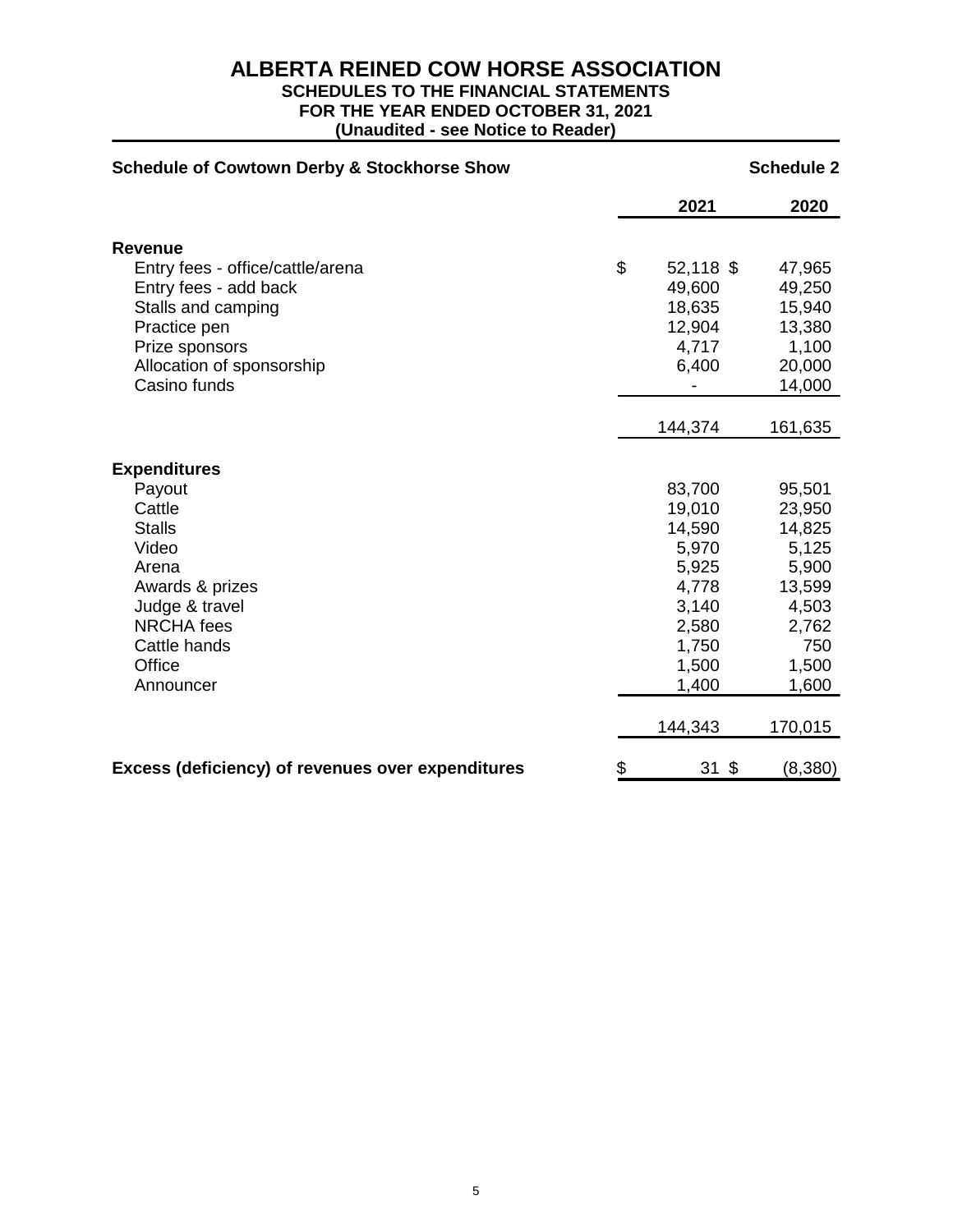# **SCHEDULES TO THE FINANCIAL STATEMENTS**

**FOR THE YEAR ENDED OCTOBER 31, 2021**

| <b>Schedule of Ponoka &amp; Silver Slate Shows</b> | <b>Schedule 3</b> |        |  |
|----------------------------------------------------|-------------------|--------|--|
|                                                    | 2021              | 2020   |  |
| <b>Revenue</b>                                     |                   |        |  |
| Entry fees                                         | \$<br>96,806 \$   | 37,815 |  |
| <b>Stalls</b>                                      | 10,335            | 9,590  |  |
| Practice works                                     | 3,480             | 4,940  |  |
|                                                    |                   |        |  |
|                                                    | 110,621           | 52,345 |  |
| <b>Expenditures</b>                                |                   |        |  |
| Payout                                             | 42,346            | 14,825 |  |
| Cattle                                             | 22,199            | 9,450  |  |
| Arena                                              | 13,745            | 3,500  |  |
| <b>Stalls</b>                                      | 7,074             | 8,084  |  |
| Judges                                             | 3,858             | 1,709  |  |
| Office                                             | 1,638             | 1,143  |  |
|                                                    |                   |        |  |
|                                                    | 90,860            | 38,711 |  |
| <b>Excess of revenues over expenditures</b>        | \$<br>19,761 \$   | 13,634 |  |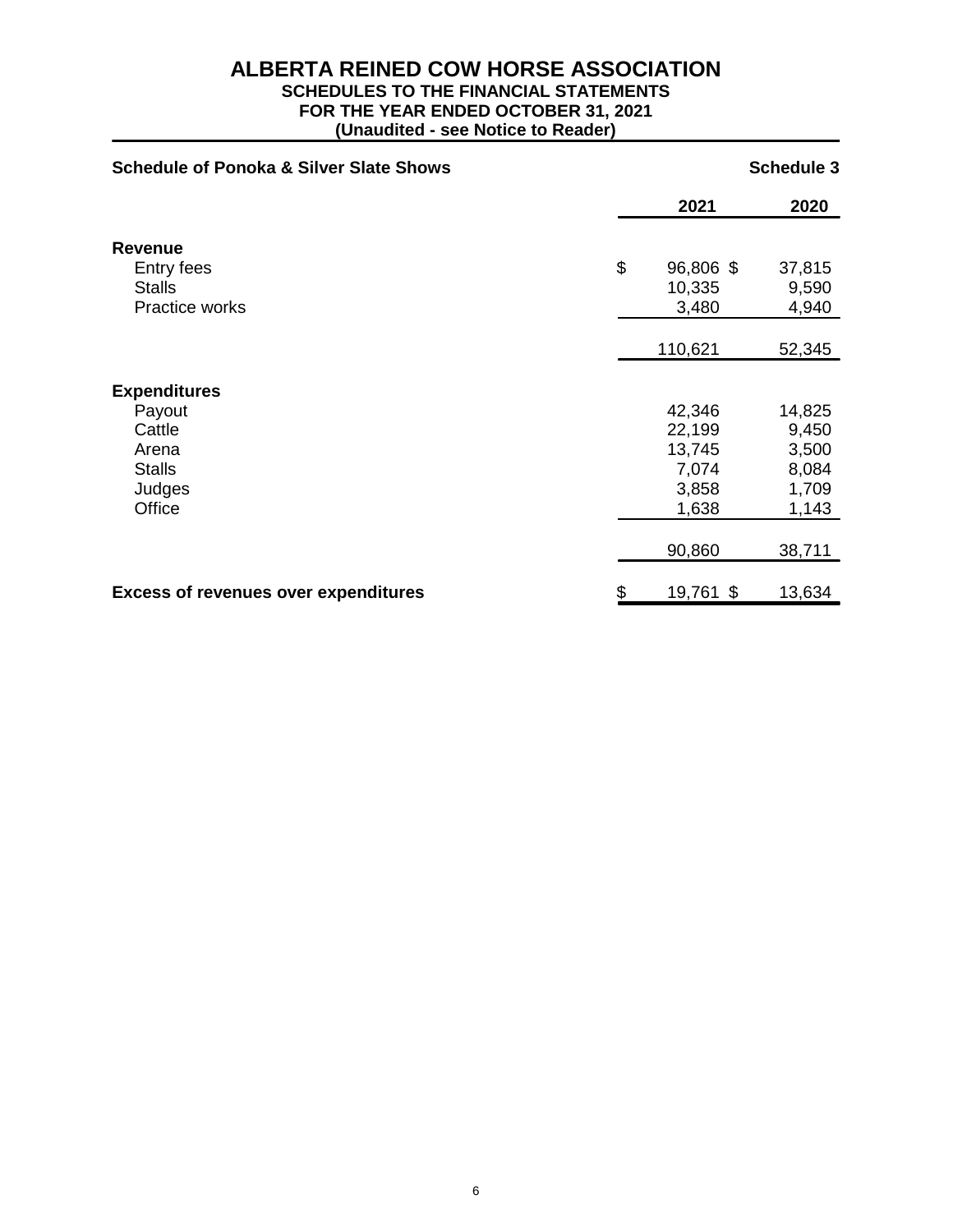# **SCHEDULES TO THE FINANCIAL STATEMENTS**

**FOR THE YEAR ENDED OCTOBER 31, 2021**

| <b>Schedule of Alberta Snaffle Bit Futurity</b>                                                        |                                                          | <b>Schedule 4</b>                                       |
|--------------------------------------------------------------------------------------------------------|----------------------------------------------------------|---------------------------------------------------------|
|                                                                                                        | 2021                                                     | 2020                                                    |
| <b>Revenue</b><br>Entry fees - office/cattle/arena<br>Entry fees - add back<br><b>Stallion Auction</b> | \$<br>58,372 \$<br>57,215<br>23,668                      | 50,440<br>54,850<br>16,297                              |
| Stalls & camping<br>Allocation of sponsorship<br>Practice pen<br>Prize sponsor<br>Casino funds         | 20,545<br>19,027<br>16,070<br>7,686                      | 19,815<br>13,516<br>15,950<br>5,000<br>20,265           |
|                                                                                                        | 202,583                                                  | 196,133                                                 |
| <b>Expenditures</b><br>Payouts<br>Cattle<br>Awards & prizes<br>Arena<br><b>Stalls</b><br>Video         | 123,075<br>28,120<br>12,476<br>12,469<br>12,025<br>6,085 | 121,449<br>30,300<br>14,544<br>7,077<br>12,150<br>6,300 |
| Judges<br><b>NRCHA</b> fees<br>Office & supplies<br>Advertising<br>Announcer<br>Cattle hands           | 4,468<br>2,450<br>1,500<br>1,176<br>1,500<br>1,800       | 5,135<br>2,862<br>1,500<br>1,844<br>1,700<br>750        |
|                                                                                                        | 207,144                                                  | 205,611                                                 |
| Deficiency of revenues over expenditures                                                               | \$<br>$(4,561)$ \$                                       | (9, 478)                                                |